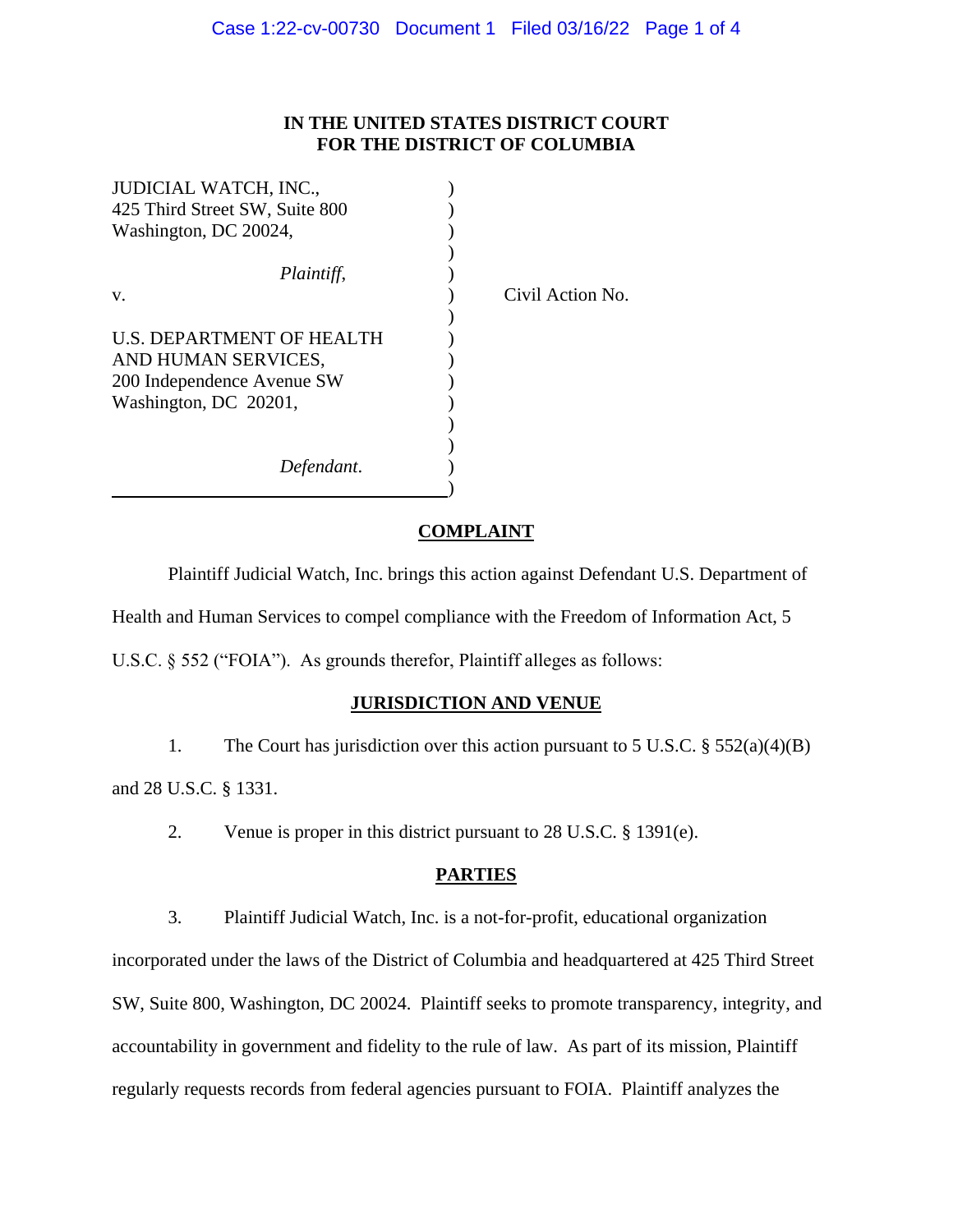#### Case 1:22-cv-00730 Document 1 Filed 03/16/22 Page 2 of 4

agencies' responses and disseminates both its findings and the requested records to the American public to inform them about "what their government is up to."

4. Defendant U.S. Department of Health and Human Services ("HHS") is an agency of the U.S. Government headquartered at 200 Independence Avenue, SW, Washington, DC 20201. HHS has possession, custody, and control of records to which Plaintiff seeks access

### **STATEMENT OF FACTS**

5. On August 23, 2021, Plaintiff sent a FOIA request to the Food and Drug Administration ("FDA"), a component of Defendant HHS, via its online electronic FOIA submission system, seeking access to the following:

# **All data and studies submitted by Pfizer and BioNTech to the FDA, including but not limited to BARDA, relating to "booster" vaccinations for the SARS-CoV-2 virus.**

6. By letter dated August 24, 2021, the FDA acknowledged receipt of the request and assigned it FOIA Control # 2021-5541.

7. The FDA asserted that it was invoking FOIA's ten-day extension of time provision "[d]ue to an increase in the number of incoming requests." Plaintiff has received no further communication from the FDA on this request.

8. As of the date of this Complaint, Defendant has failed to: (i) determine whether to comply with the request; (ii) notify Plaintiff of any such determination or the reasons therefor; (iii) advise Plaintiff of the right to appeal any adverse determination; or (iv) produce the requested records or otherwise demonstrate that the requested records are exempt from production.

#### **COUNT I (Violation of FOIA, 5 U.S.C. § 552)**

9. Plaintiff realleges paragraphs 1 through 8 as if fully stated herein.

- 2 -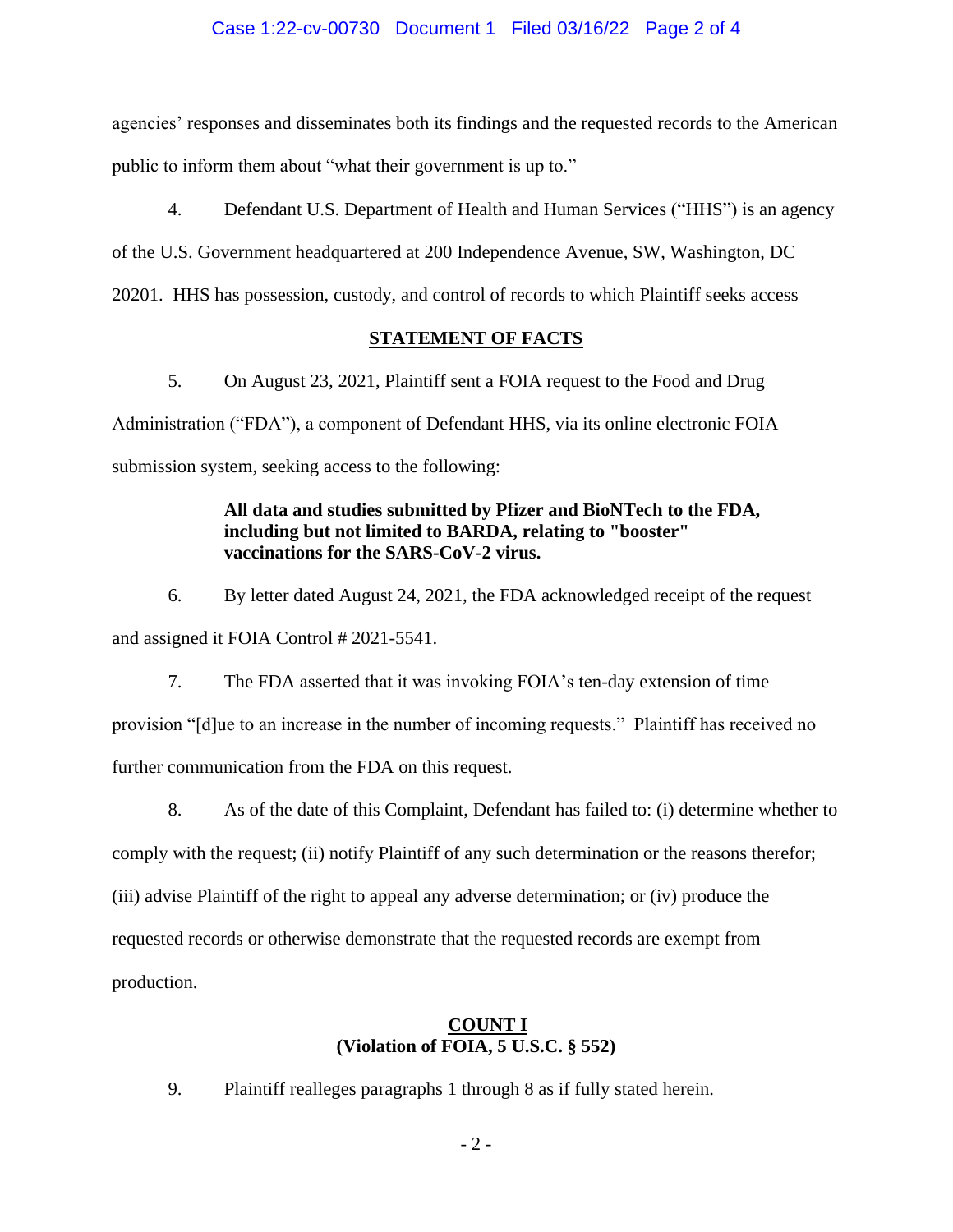#### Case 1:22-cv-00730 Document 1 Filed 03/16/22 Page 3 of 4

10. Defendant is in violation of FOIA.

11. Plaintiff is being irreparably harmed by reason of Defendant's violation of FOIA, and Plaintiff will continue to be irreparably harmed unless Defendant is compelled to comply with the law.

12. Plaintiff has no adequate remedy at law.

13. To trigger FOIA's administrative exhaustion requirement, Defendant was required to make a final determination on Plaintiff's request by October 6, 2021. Because Defendant failed to make a final determination on Plaintiff's request within the time limits set by FOIA, Plaintiff is deemed to have exhausted its administrative appeal remedies.

WHEREFORE, Plaintiff respectfully requests that the Court: (1) order Defendant to conduct searches for any and all records responsive to Plaintiff's FOIA request and demonstrate that it employed search methods reasonably likely to lead to the discovery of records responsive to Plaintiff's FOIA request; (2) order Defendant to produce, by a date certain, any and all nonexempt records responsive to Plaintiff's FOIA request and a *Vaughn* index of any responsive records withheld under claim of exemption; (3) enjoin Defendant from continuing to withhold any and all non-exempt records responsive to Plaintiff's FOIA request; (4) grant Plaintiff an award of attorneys' fees and other litigation costs reasonably incurred in this action pursuant to 5 U.S.C. § 552(a)(4)(E); and (5) grant Plaintiff such other relief as the Court deems just and proper.